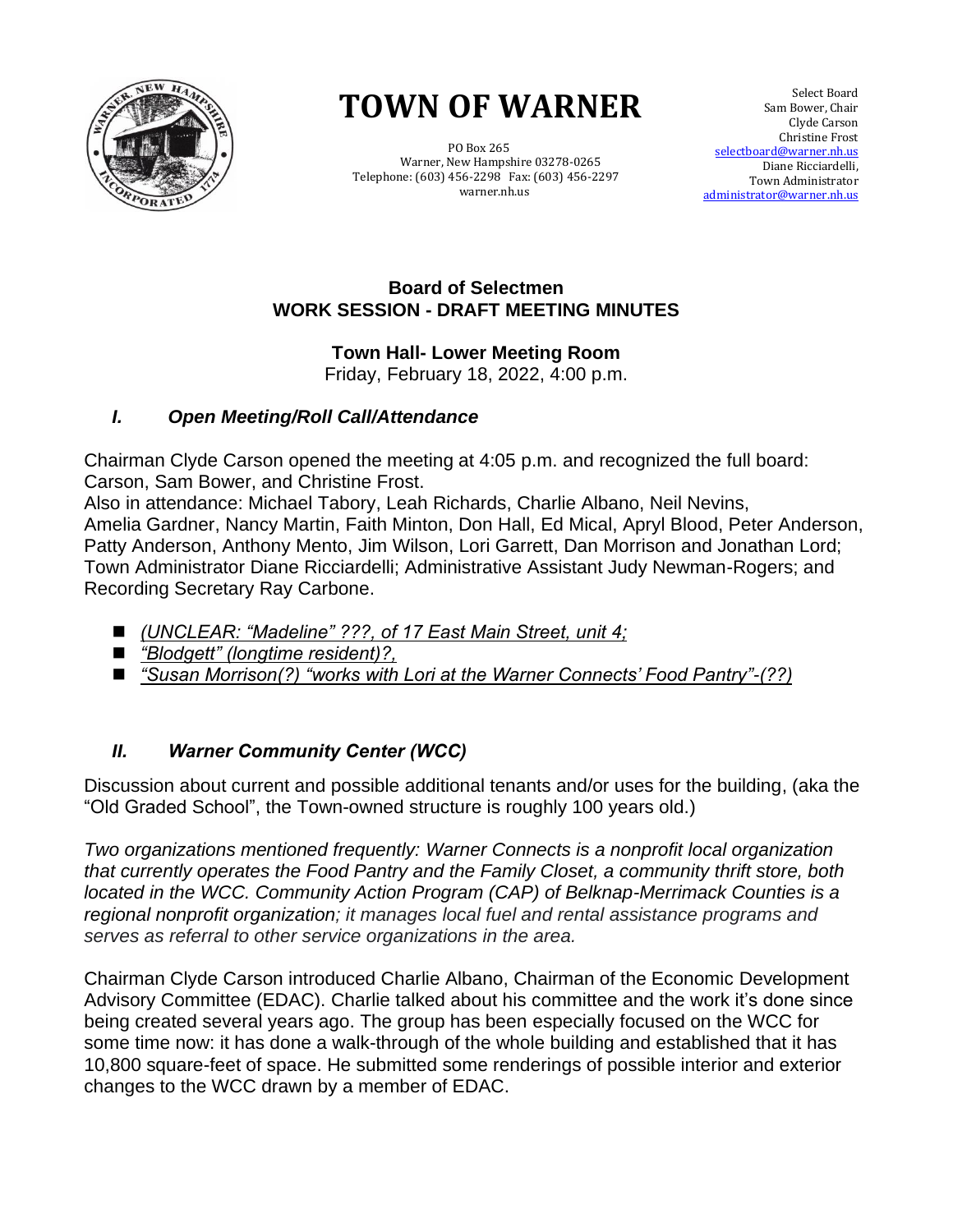Charlie said that he's heard people say that there is limited access to the WCC, partly because of the recent coronavirus pandemic. But there are tenants there, including the Food Pantry and the Family Closet thrift shop, he said.

As EDAC has considered use of the building, one issue that has come to the forefront has been the idea of some kind of local childcare center. Such a service would be extremely valuable to the community, particularly for parents who are unable to work outside the home because of their childcare responsibilities.

Recently, EDAC worked with the New Hampshire Central Planning Commission (NHCPC) to compile a survey, asking residents about businesses/services that they would like to see in Town. The results were "pretty good," Charlie said, with 150 respondents, representing about 6% of the Town residents; about 72% of the respondents identified a childcare center as an "immediate" or a "soon" need. There was a childcare business operating in the WCC at one time, and building seems to have space that may be well suited for such an operation.

Finally, Charlie told the group that there are both small and large grants that are available that could help to pay for work that might be needed on either the interior or the exterior of the WCC.

One participant asked Charlie if 6% is a good response level for determining a community's needs; he said that it was. He also said that EDAC has reached out to other childcare operations in the area, including one in Bradford. The participant suggested that the committee also speak with Robin Belkner, Director of the Warner Head Start program that operates in the WCC, and others in the nearby area who have experience in childcare businesses.

Sam said that he understands the focus on a new childcare operation, but he would like to use this meeting to gain more information about the WCC's current renters and how they serve the community. Do they feel the building suits their needs? Could they use more or less space? Is it an efficient building? Some organizations use all or some space only on certain days of the week, while others are open almost daily. How does that work out? He pointed out that EDAC has a floor plan and he'd like to use that to gain a better understanding of how the building is used on a weekly basis.

Christine asked that the conversation proceed with the participants introducing themselves, noting the organizations they represent, and that organization's use and interest in the WCC.

*Madeline ???, of 17 East Main Street, unit 4*, said that she had been a recipient of some of the services provided by the Warner Connects NH Food Pantry and CAP Community Resource Center and she now provides volunteer assistance at the Simonds School and at other places in the community. She said that the impact of the organizations that operate in the WCC is "remarkable," reaching about 13.4% of the community.

Amelia Gardner, Chairman of the Agricultural Commission, works at Blodgett Farm-Out in town. She stays connected to Warner Connects and serves on the EDAC.

Nancy Martin is Chairman of the Conservation Commission and serves as that group's representative on the EDAC. She also volunteers at the Simonds School.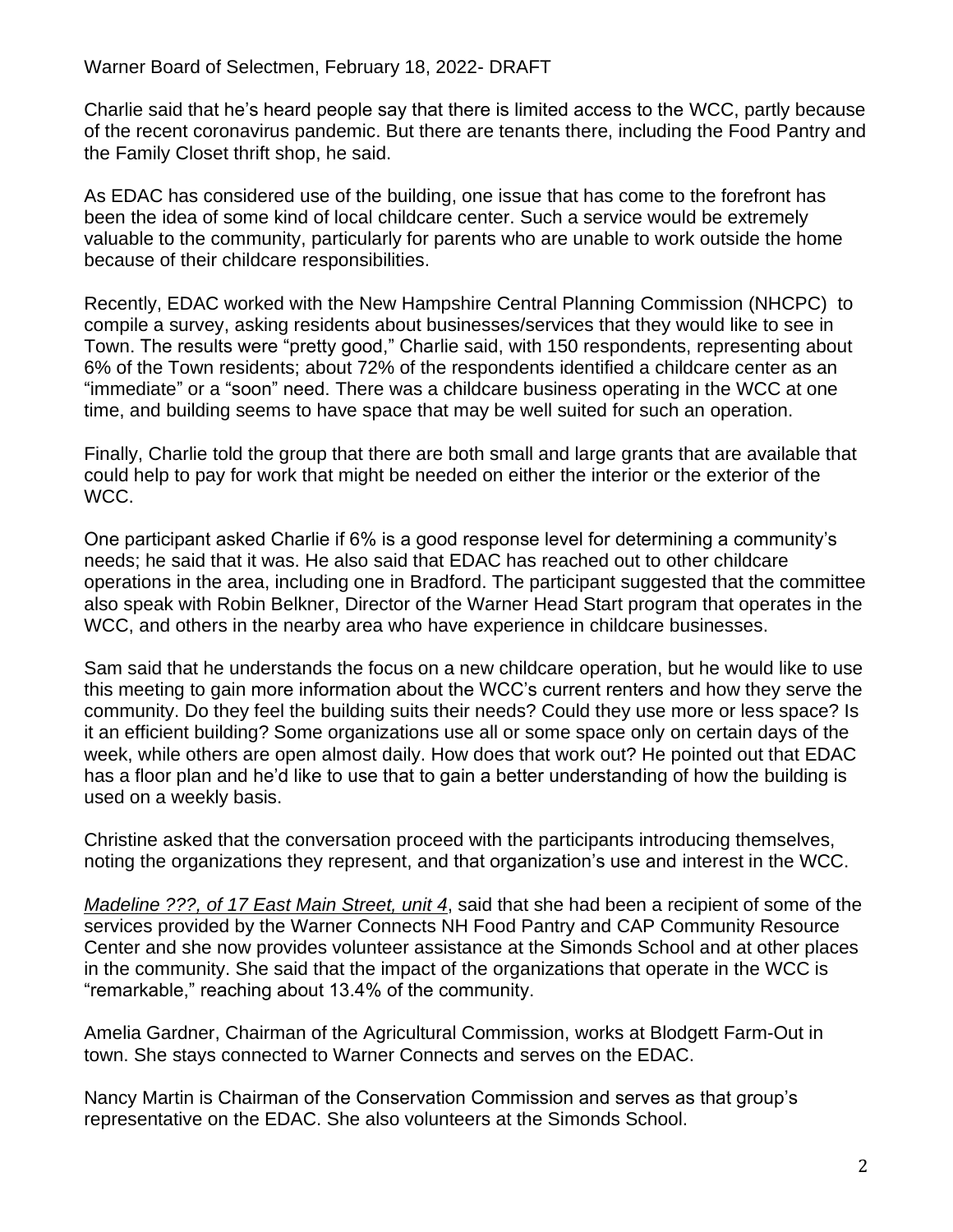#### *Blodgett??? has been in Town for 35 years.*

Ed Mical, the Town's Emergency Management Director, used to handle building maintenance at the "old graded school."

Don Hall is Vice-Chairman of the Planning Board.

Apryl Blood is Director of the Parks & Recreation Department, and also works with Warner Connects.

Peter Anderson is Chairman of Warner Connects' Board of Directors.

Anthony Mento has architectural experience and has worked on several Town projects. He currently assists Charlie with EDAC work as needed.

Jim Wilson is the United Church of Christ pastor at the United Church of Warner. He said the church is a "strong supporter" of Warner Connects and hopes that the Town doesn't try to "reinvent the wheel" regarding currently available services.

Patty Anderson operates the Family Closet for Warner Connects; the store is open two days per week.

Dan Morrison has recently become a member of the Warner Connects' Board of Directors.

## *Susan Morrison works with Lori at the Warner Connects' Food Pantry.*

Neil Nevins is the President of the Board of Directors of the MainStreet Warner, Inc., a local nonprofit organization that focuses on community needs and building connections through art, food security and ecological living practices; Neil is also the co-owner of MainStreet Bookends and a member of EDAC.

Jonathan Lord is a longtime resident and former member of the Board of Selectmen.

Michael Tabory is the Chief Operating Officer for the Community Action Program (CAP) of Belknap-Merrimack Counties.

Leah Richards is a new, part-time employee at the CAP Area Resource Center, which has an office in the WCC.

Christine thanked the participants and asked if the current WCC tenants would begin to address what services their organizations currently provide; who those support; how they currently utilize the WCC building; how they could ideally envision using the building for future needs; and any building issues that now, or may in the future, either prohibit or support operations.

Michael Tabory began by saying CAP has operated its Area Resource Center in the WCC for a long time. CAP has just completed a community assessment (which it does every three years) and one of the results of that assessment is that it identifies what the needs are for the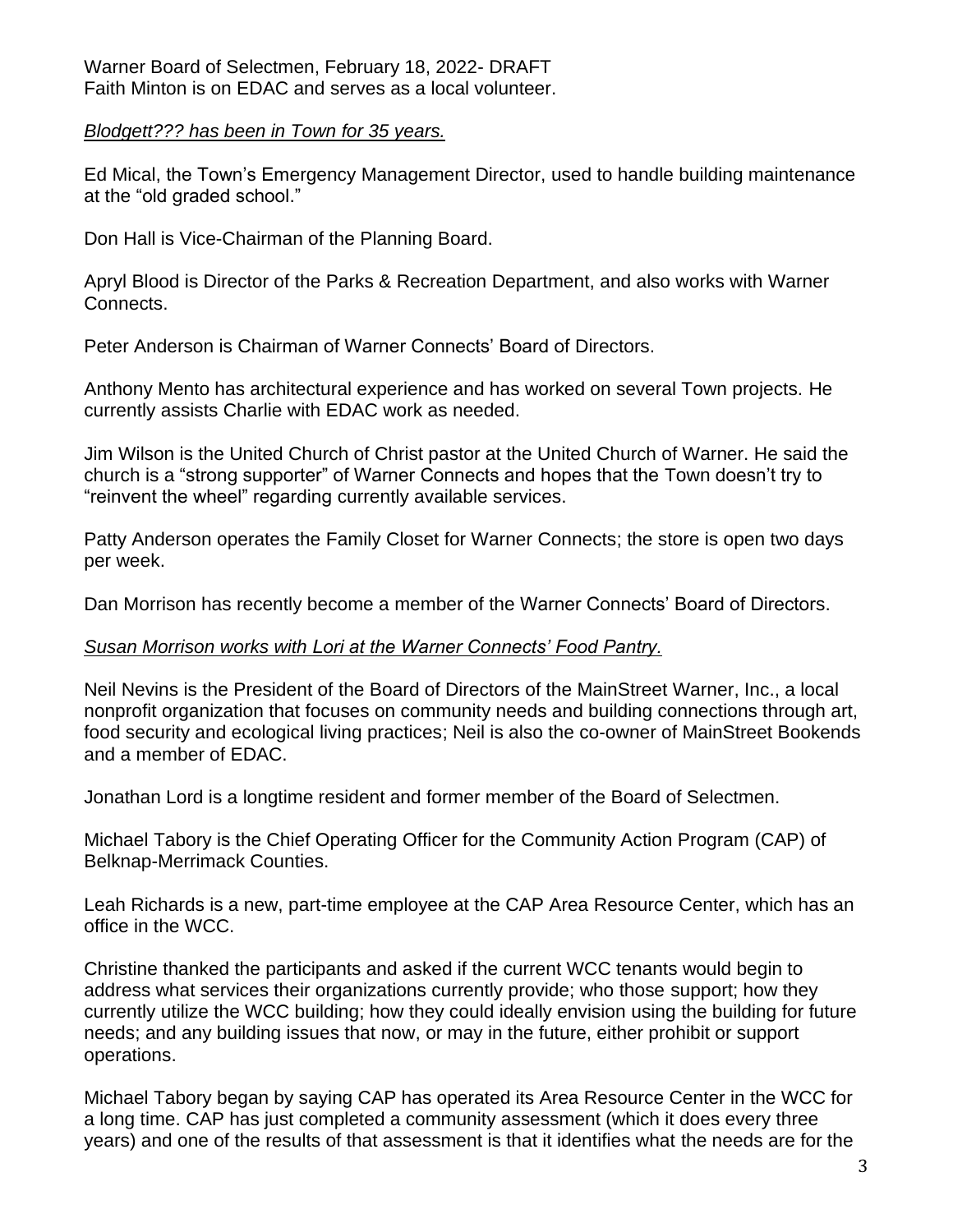vulnerable populations that CAP serves (low-income, elderly, those with food security issues, etc.). He said the assessment results would likely be available sometime in May or June.

The CAP Area Resource Center did operate the local Food Pantry for some time, but Warner Connects recently took over that function; CAP is happy to continue supporting Warner Connects to help serve the community, Michael said. Otherwise, the office staff (1 full-time and 1 part-time) provides referrals and administers various programs including fuel and electrical assistance programs and the State's Emergency Rental Assistant Program. He said the WCC provides an excellent space for the CAP services.

Leah Richards said the office space that CAP currently uses in the WCC is probably bigger than what the two employees need. She noted that, with the pandemic, fewer people come into the office now. But there are some challenges that the building creates: the entrance to the office has steps leading up to it and the door handle isn't right – it's simply a jerry-rigged contraption. In addition, while the WCC is a "beautiful old building," so is its heating system. And there is a need for proper signage to easily direct people to the CAP office. (Later in the meeting, one participant said that the top floor is uncomfortably hot during the summer.)

Michael said the new CAP assessment would help to determine if the organization sees a need for local childcare. The Head Start program, which provides care for pre-school children, has operated in the WCC for some years now, although participation had decreased due to the pandemic. (Head Start is operated by the U.S. Department of Health and Human Services, which did not provide a representative to the meeting.)

Christine asked the CAP representatives if they could provide some numbers, i.e., how many families/individuals served by the individual programs. Michael said they could and would get that information back to the Select Board.

Leah did note that there are only six children currently enrolled in Head Start. She also said that the CAP office is typically open Monday-Friday, 8:30 a.m. - 4:30 p.m.

Lori Garrett began talking about Warner Connects by addressing how her organization took over the Food Pantry from CAP. Currently, the operation serves about 300-325 families per month, with more than 70% living in Warner.

*"*Majority of what we do is food distribution and addressing food insecurity," Lori said but typically there are other issues that are noted with a new client. When someone comes to Warner Connects for the first time, they've typically delayed addressing problems for some time, either because they are ashamed or don't know where to go for help. As a result, the person/family is frequently dealing with debt problems and other challenges. Warner Connects regularly reaches out to the community for help and the assistance of both local volunteers and the support of other larger organizations, e.g., New London Hospital, local doctors' offices, the Simonds School, visiting nurses, etc.

The entire program has grown rapidly, providing "an incredible service" to people going through difficulties, and Warner Connects sees still more opportunities to serve the community, Lori said.

The idea of having a space like the Community Center (i.e., WCC) is that it's a convenient single location where people know that they can find all kinds of assistance, from specific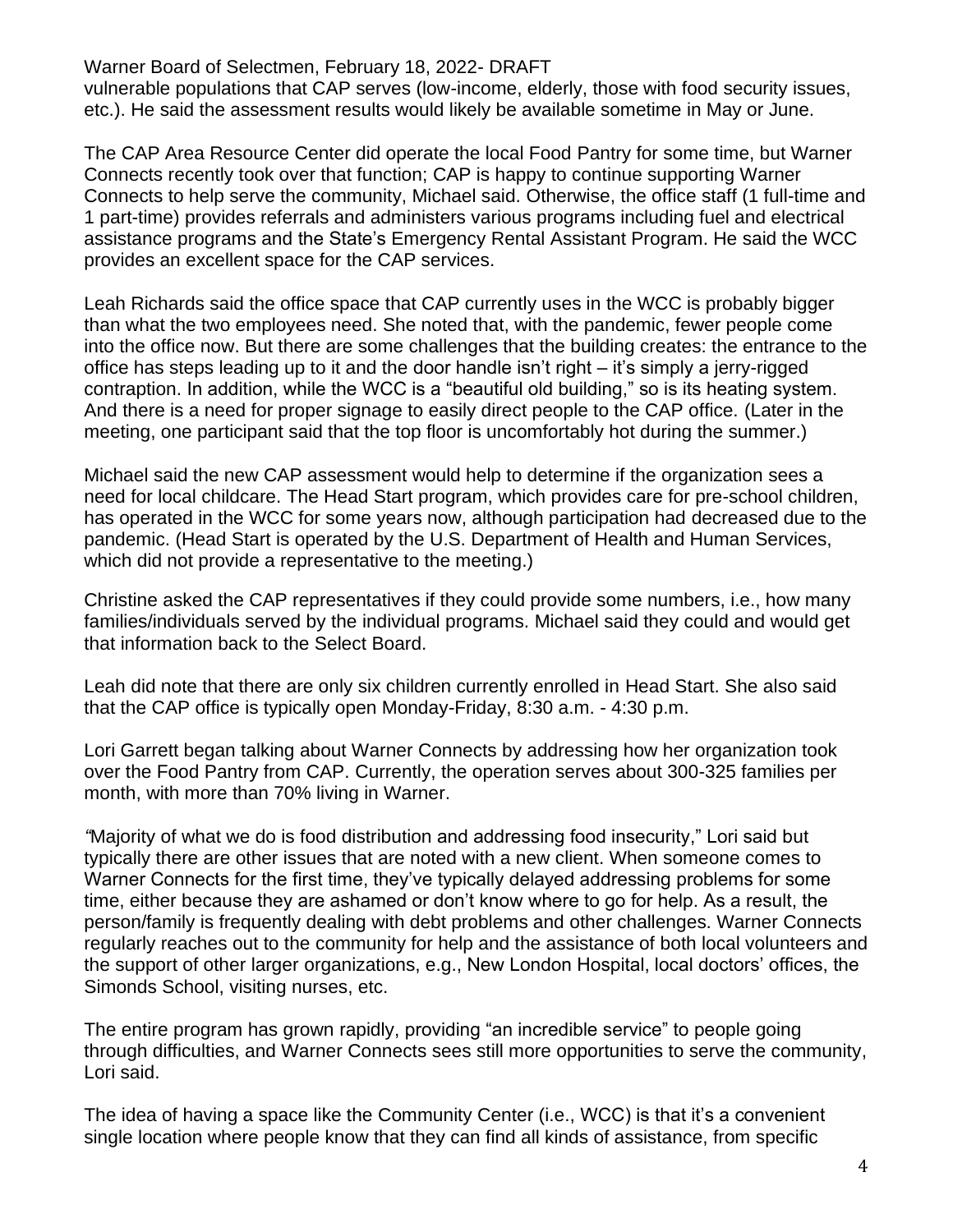programs to providing a myriad of educational resources (i.e., working on a community garden). This idea could be in contrast to some talk that has been in Town recently, about using the WCC for possible retail or other business development. "I'd rather have the building be a place focused on the community and the needs that are presented to us," Lori said.

One need that Warner Connects noted shortly after its formation was for inexpensive (or, sometimes, free) clothing and shoes in the community, Lori said. After reaching out to residents and organizations in the area, the group realized that they had enough material to open a thrift store. About seven months ago, Patty Anderson began operating the Family Closet store; profits go to funding the Food Pantry. The store has also served to introduce more people in the community to Warner Connects, educating people who may not have known about what the organization does and how it serves Warner and the surrounding areas, Lori said.

Returning to how Warner Connects uses the WCC, Lori said its offices are on the ground floor, which has access through the rear door. Adjacent to that area is a smaller room that may have been used for storage at one time; it's now used to store foodstuffs for the Food Pantry, and it's where most of the pantry's clients come to get their allotments. The organization also uses a carport in the back, a store shed in the back of the property and a storage unit in the area around Interstate 89's storage area. (The rear parking lot area is also used by Warner Connects).

"We're a very busy place and the building serves us well," Lori said.

Generally, Lori said that Warner Connects is "bursting at the seams" in the WCC. The Food Pantry uses six freezers and refrigerators that are in the office, as well as one commercial refrigerator and two other refrigerator/freezers; overflow is stored in other areas of the building as space and other operations allow. The lack of storage can create problems because often people will call in private donations and, "typically you have to pick it up now or you can't have it." There is grant money that may be available to purchase a walk-in refrigerator or freezer to help in those situations. The pantry volunteers could also use some kind of a "breakdown" area that would allow them to unpack boxes of foodstuffs and arrange them so clients can clearly see what the operation can offer on a particular day.

Currently there are about 15 volunteers who work with the Food Pantry, although most only come in one day per week. In total, there are approximately 20 Warner Connects volunteers in the WCC on a regular basis.

Lori said that, if it were possible, Warner Connects could possibly use two entire floors of the WCC for its operations. Right now it can be challenging to find a safe and quiet space to speak with clients who may only want to share information confidentially. In addition, donations can arrive erratically, creating temporary space crunches. In addition, she said, before the pandemic, the staff would sometimes provide temporary office space for service agencies that are primarily based in Concord; that would allow a confidential environment for clients. But that is much more difficult to do now, she said.

(Lori also noted that Warner Connects frequently interacts with Elizabeth Labbe, who is the Welfare Director and works with the "Gear-Up" Homeschooler group that has met in the WCC in the past). She suggested that it might be more convenient if Elizabeth's office was in the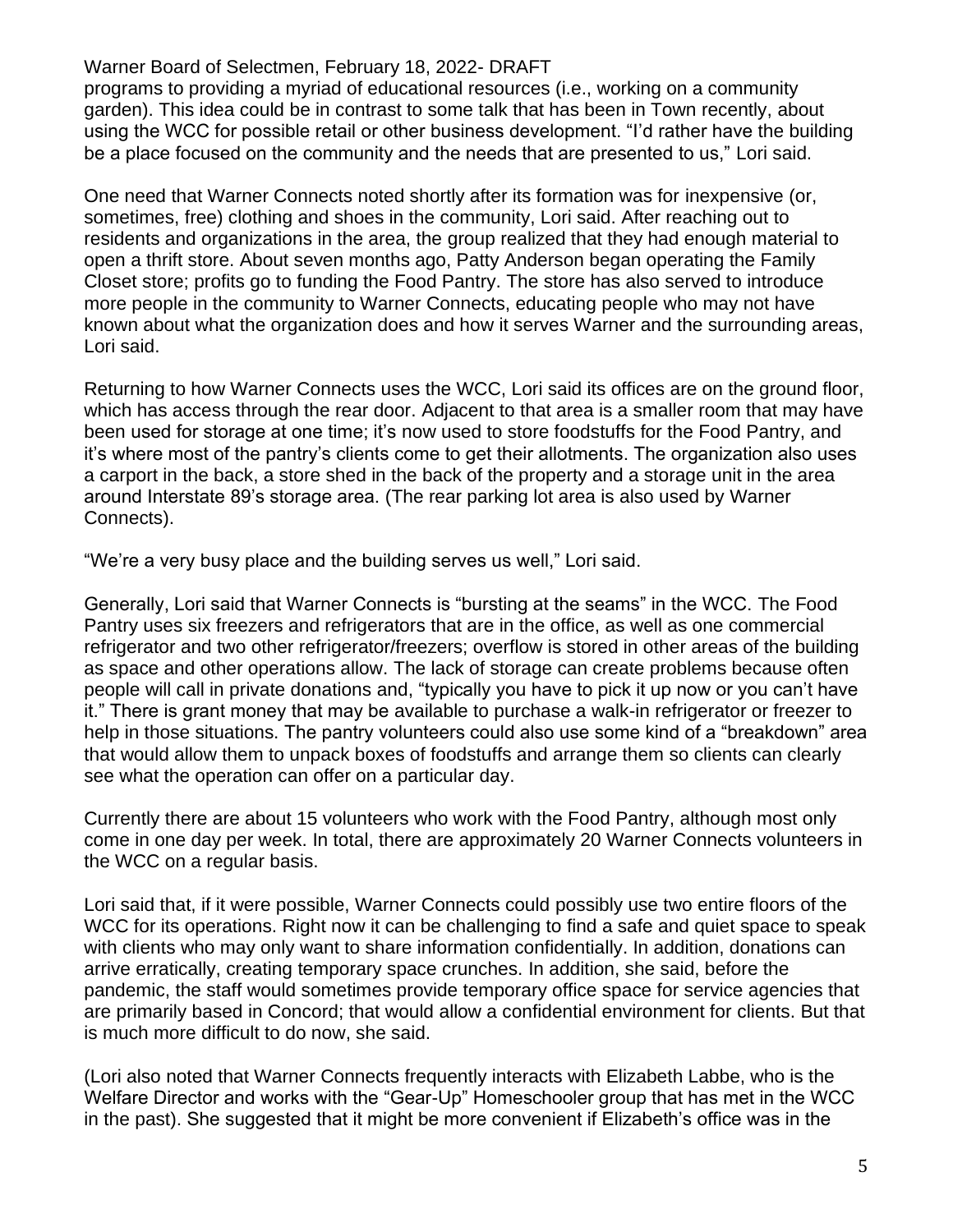WCC. (Labbe was not available to be at the meeting, but Board members noted that they had received information about the Homeschooler group.)

Lori said that not everyone understands the challenges that people can have in a rural area like Warner when it comes to accessing essential services like the ones available at the WCC. Some people don't have dependable phone service and/or may not be able to drive to the facility. Mail service can also be erratic, depending on a person's mobility and on the exact spot where a mailbox is located. "We do a lot of home visits, assisting with applications at people's houses," she said, as well as coordinating things like appliance repairs. Having the WCC serve as a hub for the whole Kearsarge area is very helpful, she said.

Patty Anderson talked about her role managing the Family Closet, the Warner Connects' clothing thrift shop that opened in 2021. She said the response from the community has been "overwhelming," with donations and other support voluntarily provided. Patty said that about 45 people come into the store weekly; it's currently open only two days per the week. Users represent a range of people, from those with significant clothing needs to local bargainhunters. Family Closet works with various other organizations, including the Simonds School and Kearsarge Partners, to identify those in the community that may have needs but may be unaware of the store (and/or other services).Patty says the space she uses now is adequate, but it's "packed to the gills… We are too tight."

Warner Connects doesn't currently have a lease with the Town for its use of the WCC, Lori said. (Later, Clyde said that the Board didn't know if a lease was necessary and that it has been glad to have the community services make use of the space.)

Don Hall said that the WCC building has been "kind of a dinosaur" for years, and that it needs attention. Christine said that there are evidently some life-safety issues in it and those need to be addressed.

Returning to the safety issues in the WCC, Christine said that the Town has to decide how it's going to proceed with the building. But she said the Select Board has been advised recently that every tenant needs to have a lease (or similar agreement) and individual liability nsurance.

Christine echoed the sentiments of several people at the meeting by thanking those who represent the social service organizations for attending and for explaining their services (both in essence and how they relate to the WCC). She added that the Board would like this to be the first of several public meetings aimed at understanding how to best use the building for the community. She complimented the renderings that the EDAC presented and said the Board wants to "make sure that the building is something that everybody's proud of, wants to be a part of… And (insures) this is an asset to the community moving forward." The Board is not ready to make any announcements about the WCC right now but that the process will move forward and asked for patience.

Amelia Gardner of the Agricultural Commission talked about her "Mobile Food Pantry" that she brings down to the WCC occasionally, allowing people to have fresh fruits and vegetable. "I'm super motivated about a Community Garden that can be connected to the Simonds School and Warner Connects," she added.